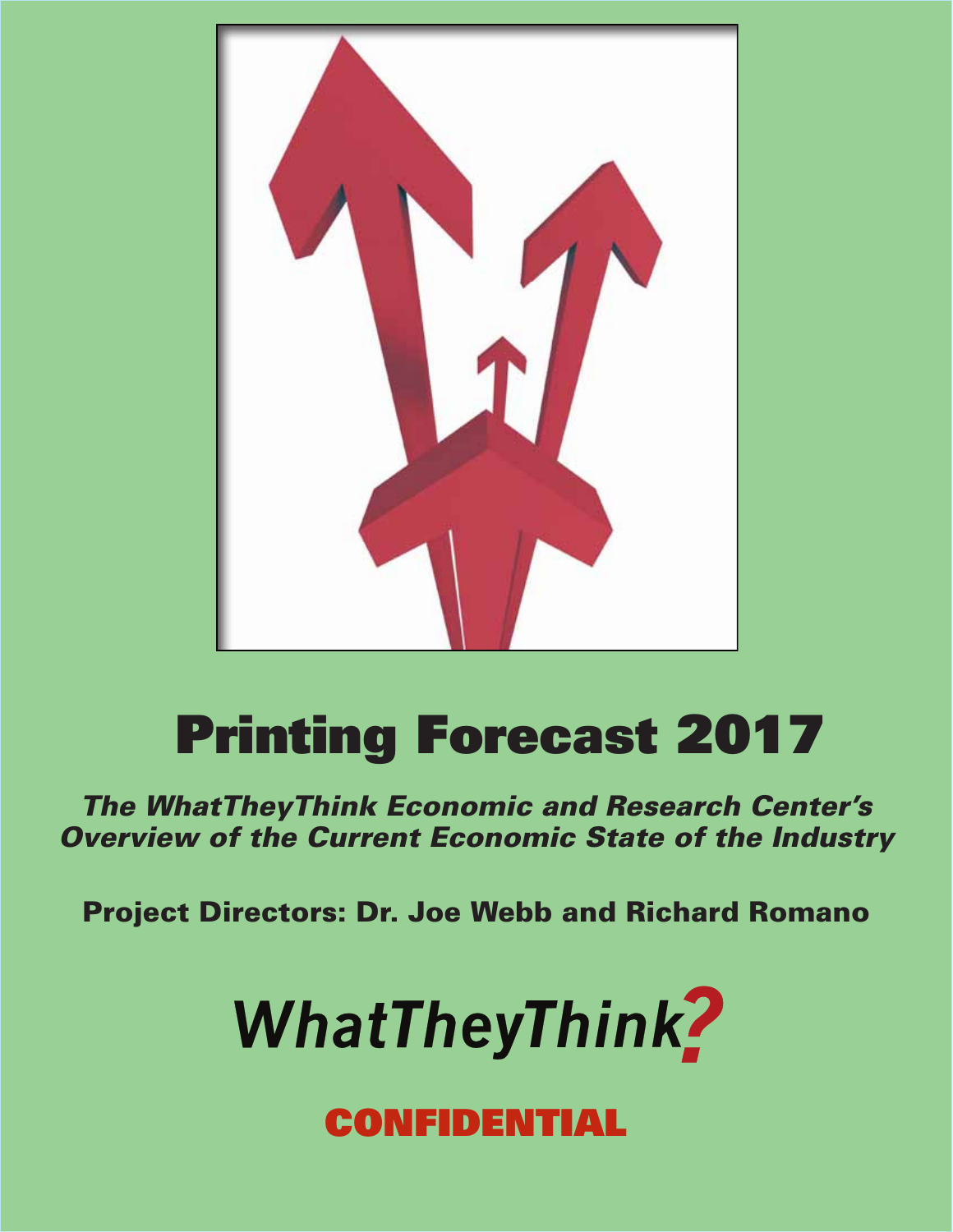Copyright © 2017 WhatTheyThink 2038 Ford Parkway, #218 St. Paul, MN 55116 WhatTheyThink.com Prepared by: Dr. Joe Webb, Richard Romano

> © 2017 WhatTheyThink.com CONFIDENTIAL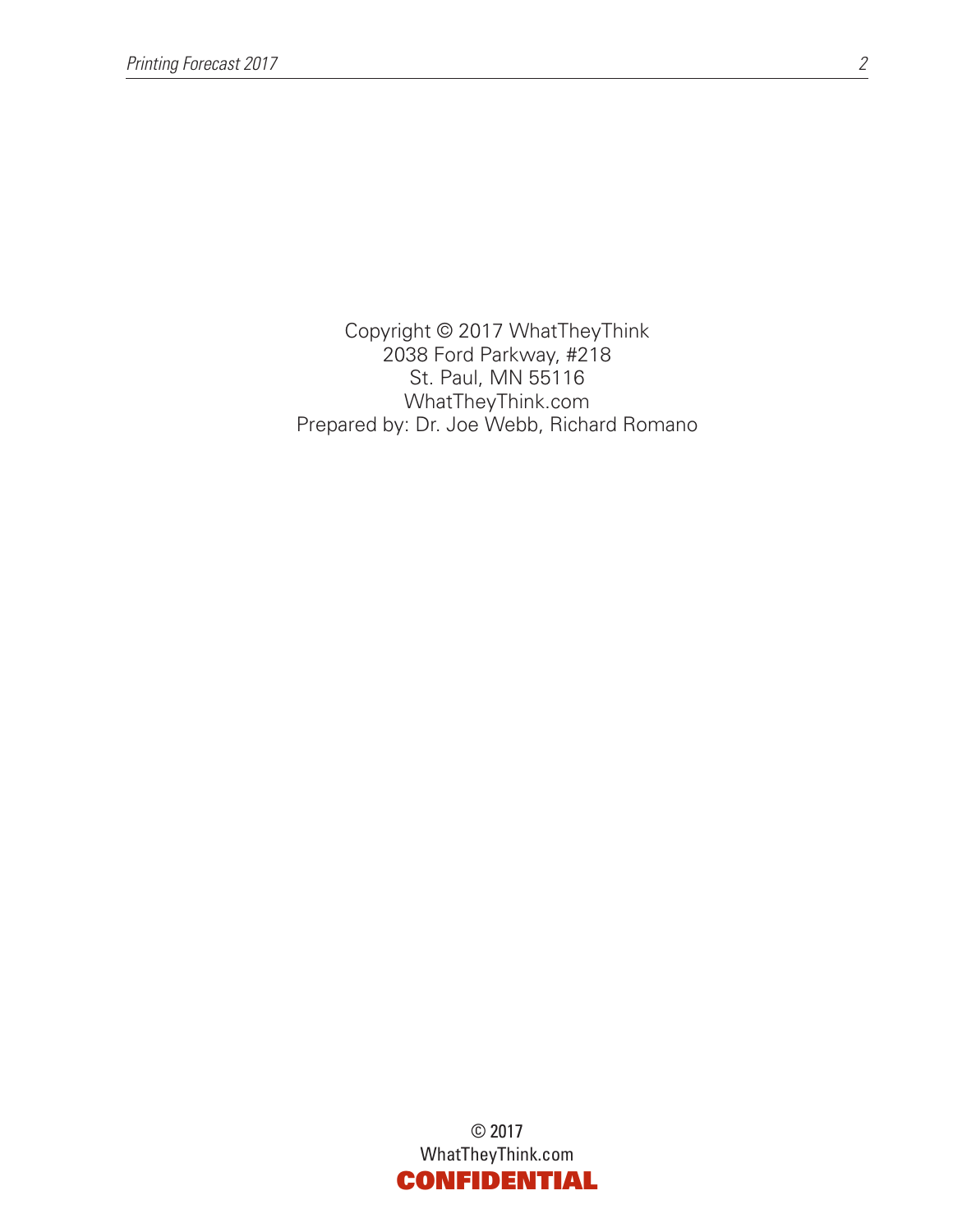## **Table of Contents**

| 5. Graphic Communications Industry Economic Trends47 |  |
|------------------------------------------------------|--|
|                                                      |  |
|                                                      |  |
|                                                      |  |
|                                                      |  |
|                                                      |  |
|                                                      |  |
|                                                      |  |
|                                                      |  |
|                                                      |  |
|                                                      |  |
|                                                      |  |
|                                                      |  |
|                                                      |  |
|                                                      |  |
|                                                      |  |
|                                                      |  |

 $@$  2017 WhatTheyThink.com **CONFIDENTIAL**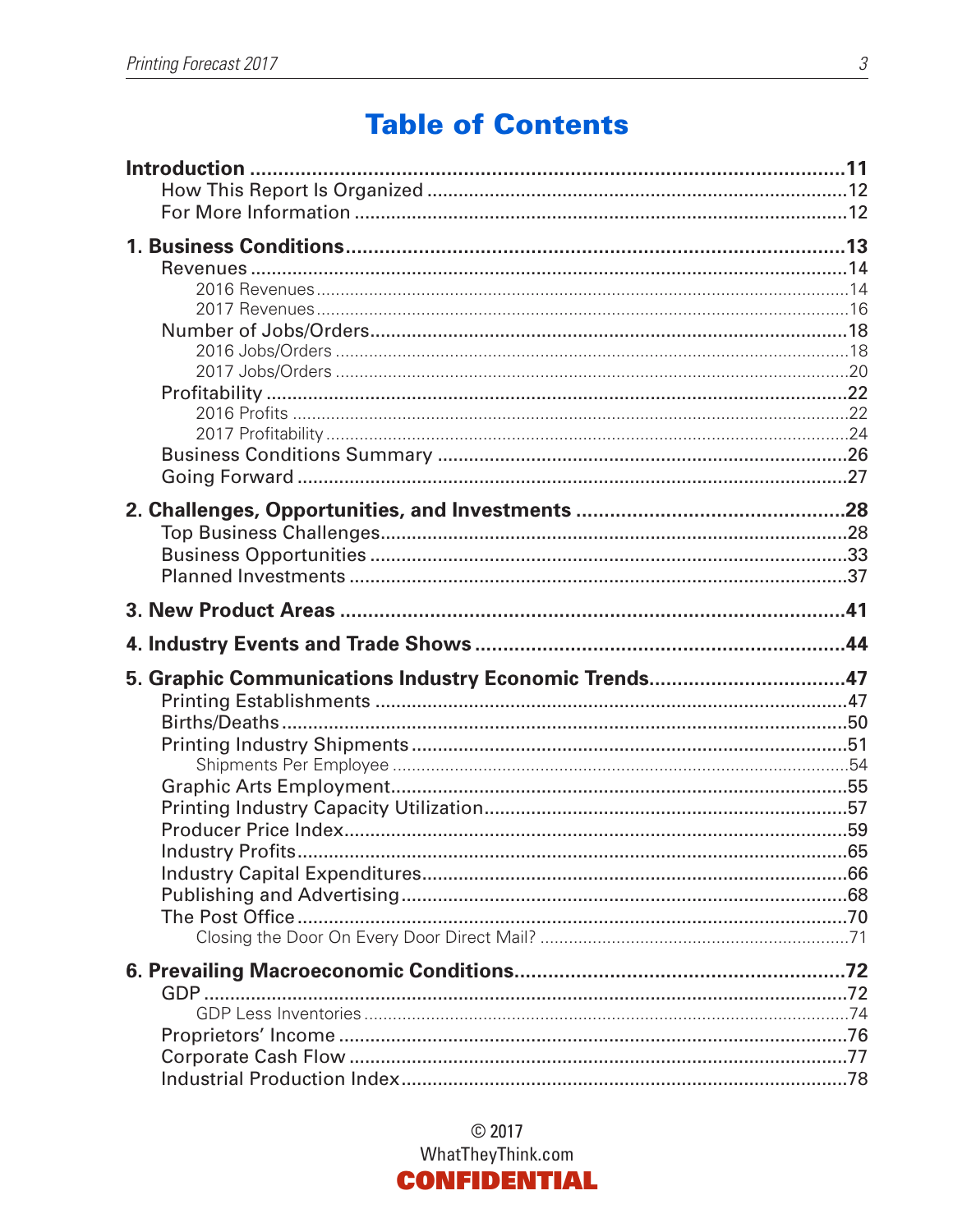| 9. WhatTheyThink's 2017 Commercial Printing Forecast 116 |  |
|----------------------------------------------------------|--|
|                                                          |  |
|                                                          |  |
|                                                          |  |
|                                                          |  |
|                                                          |  |

 $@2017$ WhatTheyThink.com

#### **CONFIDENTIAL**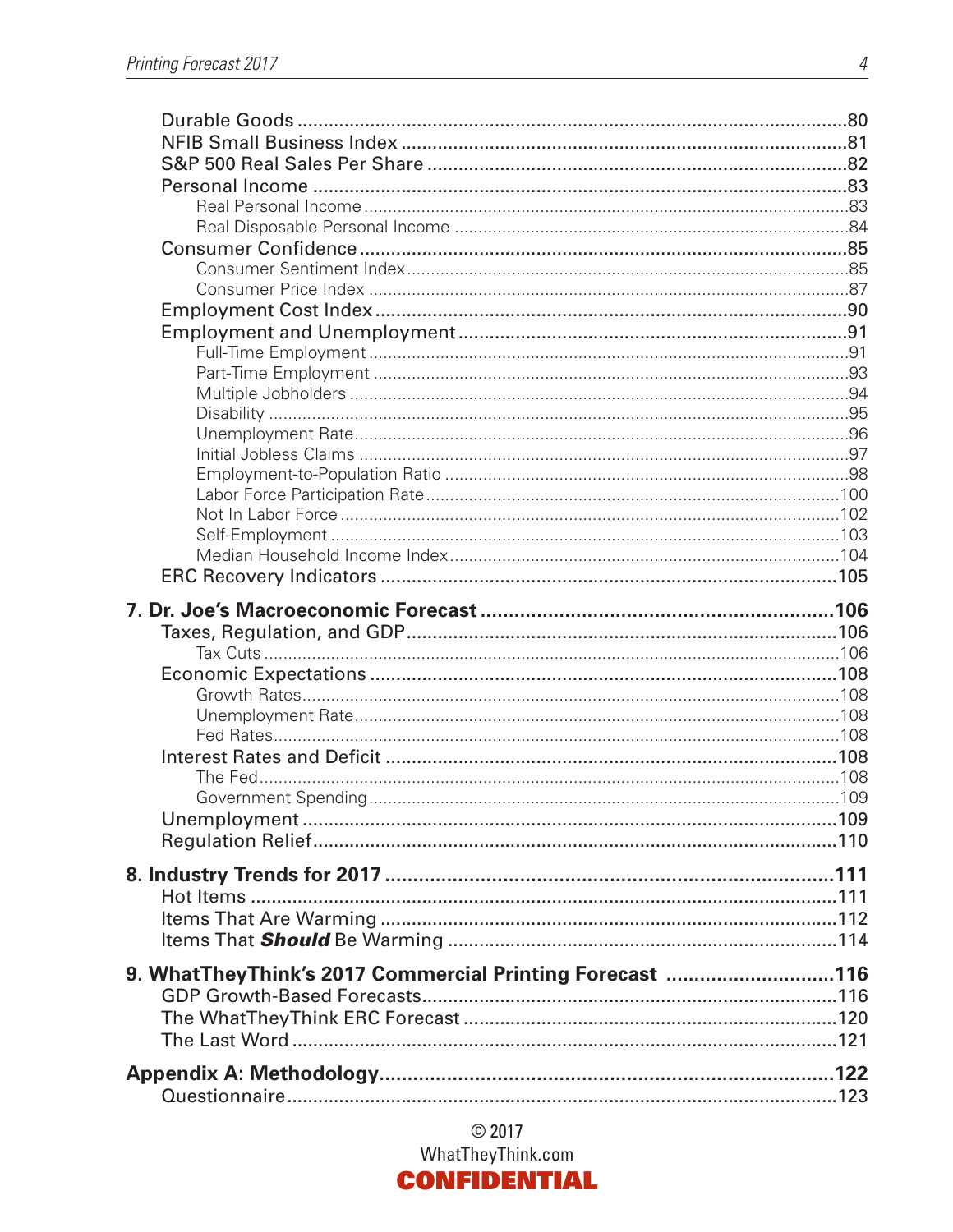| Appendix B: Complete WhatTheyThink Survey Results 129 |  |
|-------------------------------------------------------|--|
|                                                       |  |
|                                                       |  |
|                                                       |  |
|                                                       |  |
|                                                       |  |
|                                                       |  |
|                                                       |  |
|                                                       |  |
|                                                       |  |
|                                                       |  |
|                                                       |  |
|                                                       |  |
|                                                       |  |
|                                                       |  |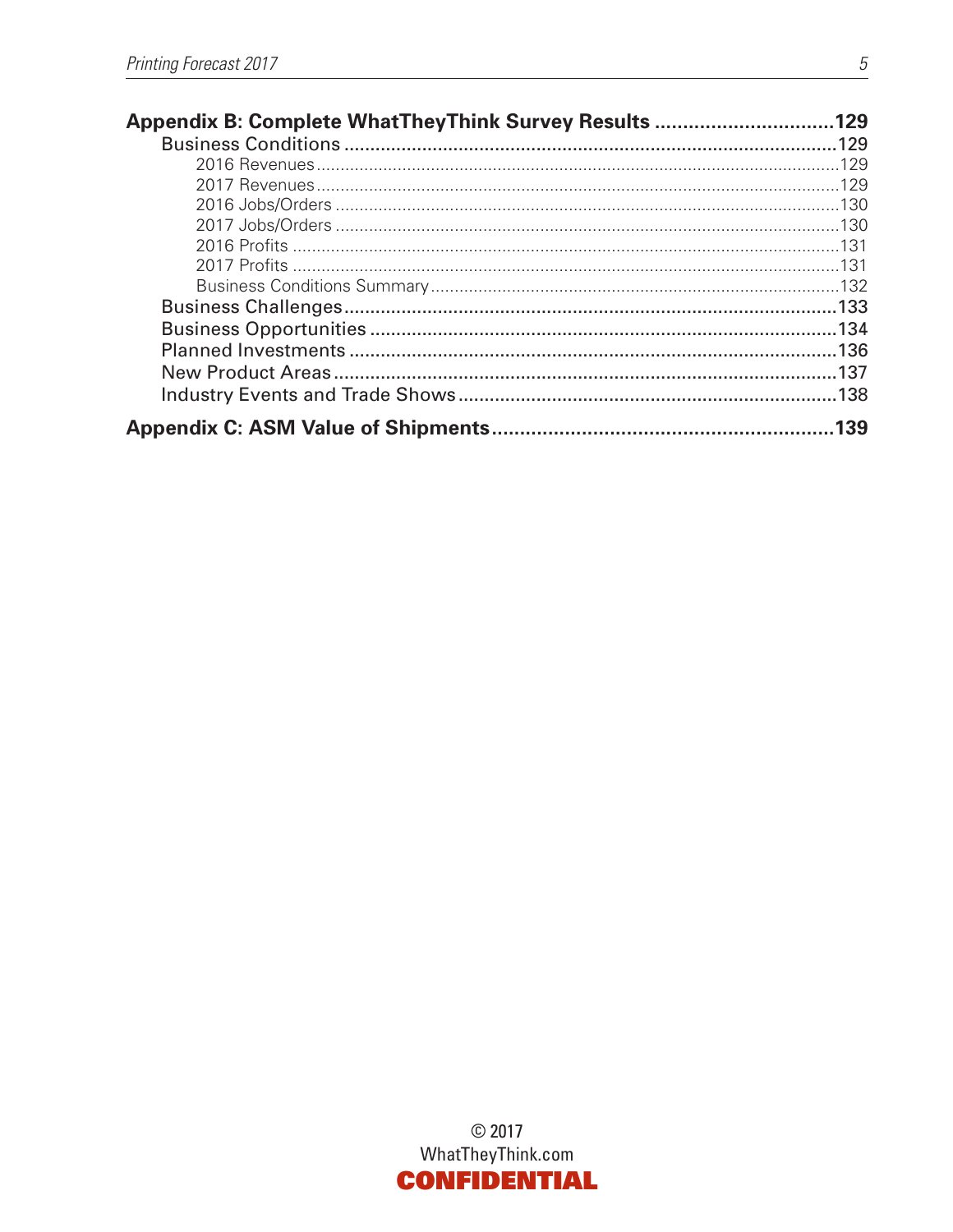## Table of Figures

| Figure 1. In terms of your 2016 revenues, how do they compare to 2015?                                                                                                                |
|---------------------------------------------------------------------------------------------------------------------------------------------------------------------------------------|
| Figure 2. How do you expect your 2017 revenues to compare to 2016?                                                                                                                    |
| Figure 3. In terms of your 2016 jobs/orders, how do they compare to 2015?                                                                                                             |
| Figure 4. How do you expect your 2017 jobs/orders to compare to 2016?                                                                                                                 |
| Figure 5. In terms of your 2016 profitability, how did it compare to 2015?                                                                                                            |
| Figure 6. How do you expect your 2017 profitability to compare to 2016?                                                                                                               |
| Figure 7. In the next 12 months, which of the following will be your biggest<br>business challenges?                                                                                  |
| Figure 8. In the next 12 months, which of the following represent your best new<br>business opportunities?<br>All Respondents, Fall 2016 (multiple responses permitted) 33            |
| Figure 9. Which of the following investment items have you budgeted for and plan<br>to acquire in the next 12 months?<br>All Respondents, Fall 2016 (multiple responses permitted) 37 |
| Figure 10. Do you plan to add any of the following capabilities in the next 12 months?<br>All Respondents, Fall 2016 (multiple responses permitted) 41                                |
| Figure 11. Which of the following events are you planning to attend in 2017?<br>All Respondents, Fall 2016 (multiple responses permitted) 44                                          |
| Figure 12. U.S. Commercial Printing Establishments by Size, 2014 48                                                                                                                   |
| Figure 13. Change In U.S. Commercial Printing Establishments By Size,                                                                                                                 |
| Figure 14. Printing Industry Establishment Births/Deaths, 1999-201350                                                                                                                 |
| Figure 15. Monthly U.S. Commercial Printing Shipments, 2014–201651                                                                                                                    |
| Figure 16. Year-to-Date U.S. Commercial Printing Shipments, 2015 vs. 201652                                                                                                           |
| Figure 17. Annual U.S. Commercial Printing Shipments, 1995-2018fc 53                                                                                                                  |
|                                                                                                                                                                                       |
| Figure 19. Number of Employees Per Establishment, 1998–201456                                                                                                                         |
|                                                                                                                                                                                       |
| Figure 21. Percent Change In the PPI for Commercial Offset Printing, 2007-201659                                                                                                      |
| Figure 22. Percent Change In the PPI for Digital Printing, 2007-201660                                                                                                                |

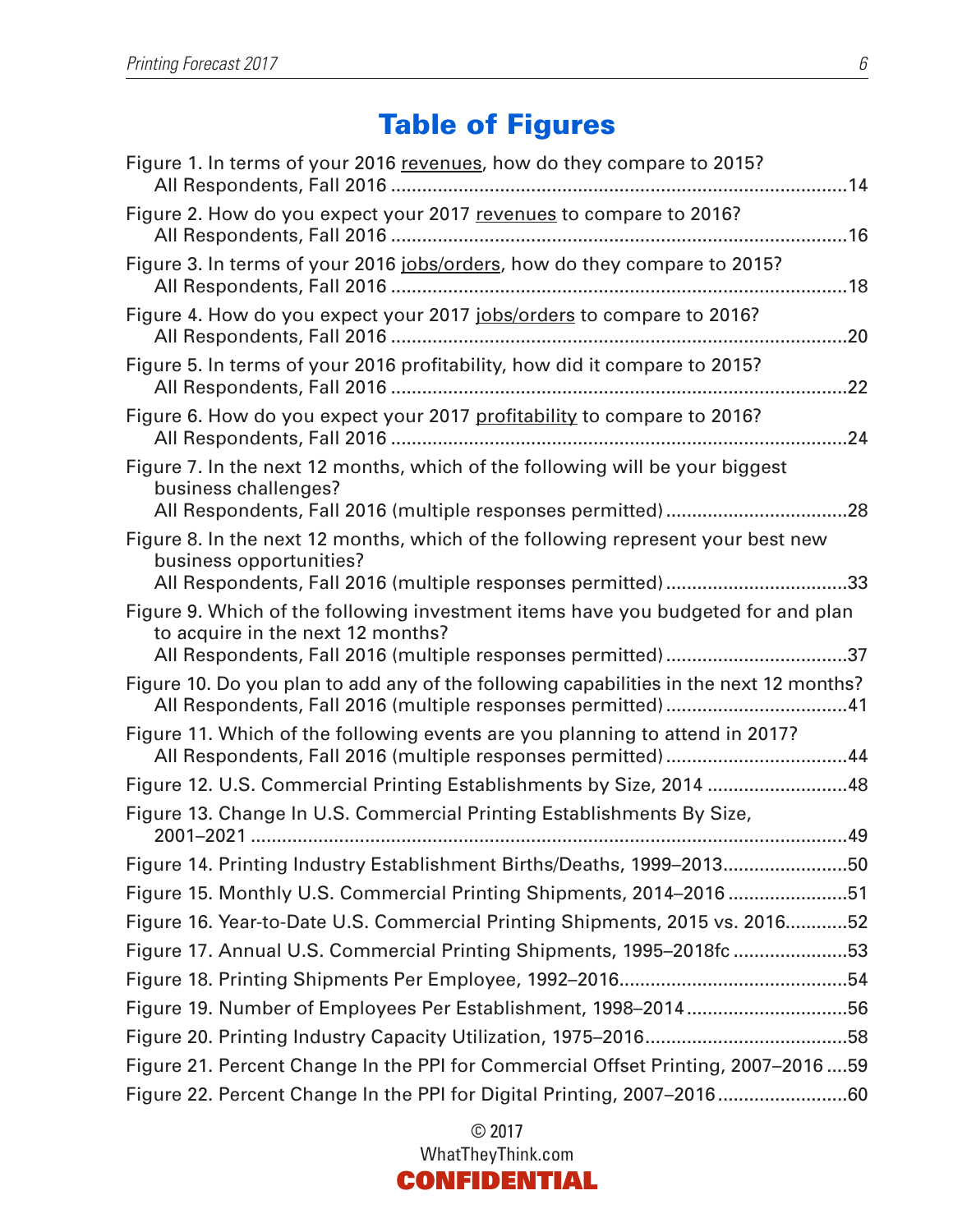| Figure 23. Percent Change In the PPI for Other Commercial Printing, 2007–201660                                                             |  |
|---------------------------------------------------------------------------------------------------------------------------------------------|--|
| Figure 24. Percent Change In the CPI vs. PPI for Commercial Offset and Digital                                                              |  |
| Figure 25. Percent Change In PPI for Selected Print Processs Categories,                                                                    |  |
|                                                                                                                                             |  |
| Figure 27. Percent Change In the CPI vs. PPI for Printing Prices, Postal Costs,                                                             |  |
| Figure 28. Printing Industry Shipments vs. Profits, Q4 1995-Q1 201665                                                                       |  |
| Figure 29. U.S. Commercial Printing Capital Expenditures as a Percentage of                                                                 |  |
| Figure 30. U.S. Commercial Printing Industry Inflation Adjusted Capital                                                                     |  |
| Figure 31. Inflation-Adjusted Annualized U.S. Publishing & Advertising Revenues,                                                            |  |
| Figure 32. Index of the Number of USPS Pieces By Mail Class, Q4 2000–Q2 2016                                                                |  |
| Figure 33. Number of Every Door Direct Mail Pieces Per Quarter (Millions of Pieces),<br>Q4 2011–Q3 2016…………………………………………………………………………………………71 |  |
| Figure 34. Percent Year-Over-Year Change In Real GDP (Blue Line) vs. Quarter-to-                                                            |  |
|                                                                                                                                             |  |
| Figure 36. Percent Year-Over-Year Change In Real GDP vs. Real GDP Without                                                                   |  |
| Figure 37. Percent Change In Proprietors' Income vs. GDP, Q3 2011-Q3 201676                                                                 |  |
| Figure 38. Percent Change In Corporate Cash Flow, Q3 2011-Q3 201677                                                                         |  |
| Figure 39. Percent Change in Industrial Production Index, 2012-201678                                                                       |  |
|                                                                                                                                             |  |
|                                                                                                                                             |  |
| Figure 42. NFIB Small Business Economic Satisfaction Index, 1975-201581                                                                     |  |
|                                                                                                                                             |  |
|                                                                                                                                             |  |
|                                                                                                                                             |  |
|                                                                                                                                             |  |
|                                                                                                                                             |  |
| Figure 48. Percent Change In CPI for Selected Items, 2007-201688                                                                            |  |
| Figure 49. CPI for Selected Items Indexed to Start of the Recession, 2007-2016 89                                                           |  |

© 2017 WhatTheyThink.com CONFIDENTIAL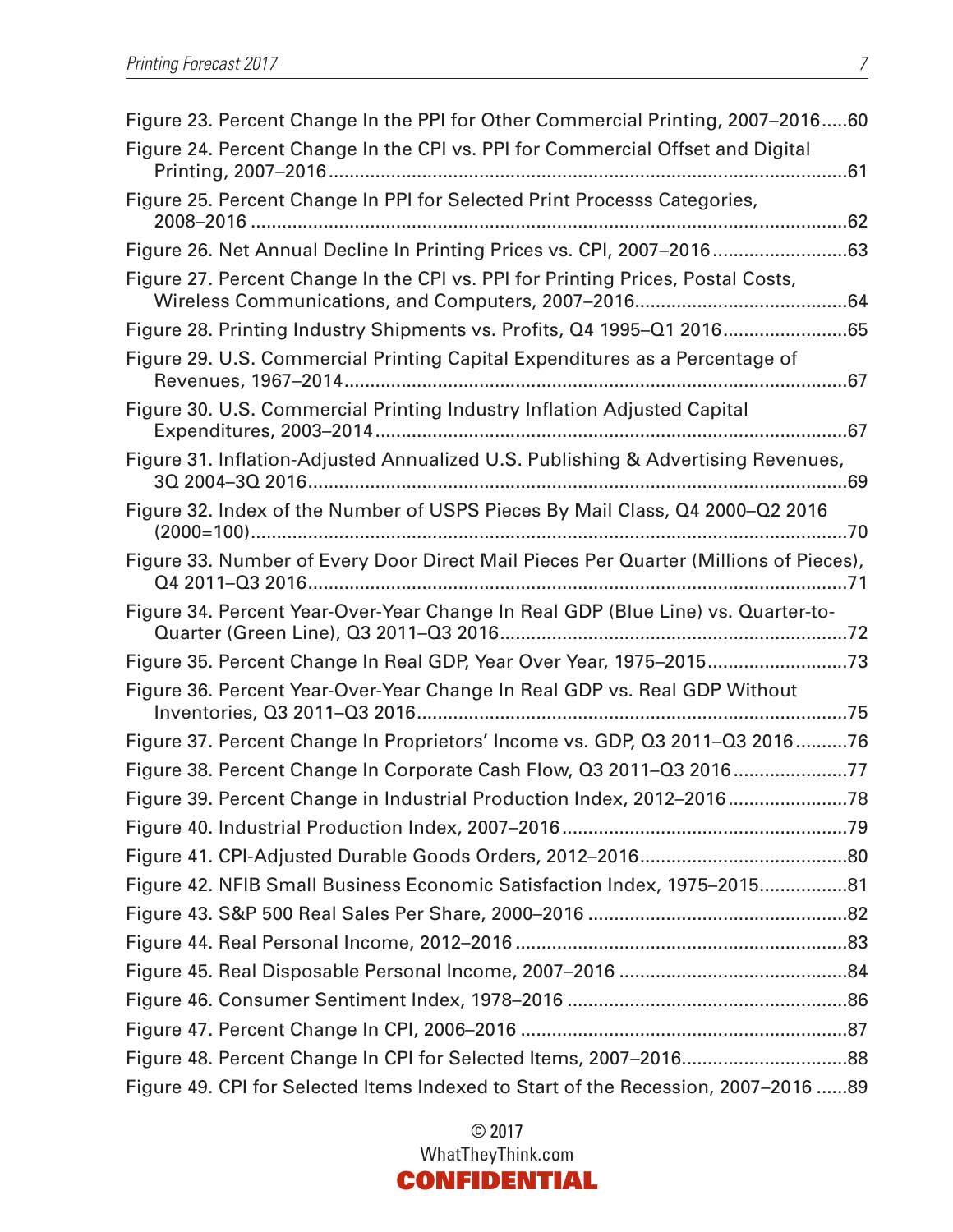| Figure 52. Full-Time Employed As a Percentage of the Workforce, 1970–2015 92      |  |
|-----------------------------------------------------------------------------------|--|
| Figure 53. Part-Time Employed As a Percentage of the Workforce, 1970–201593       |  |
| Figure 54. Multiple Jobholders As a Percentage of the Workforce, 1996-201694      |  |
| Figure 55. Not In Labor Force Due to Disability As a Percentage of the Workforce, |  |
| Figure 56. Unemployed As a Percentage of the Workforce, 2007–2016 96              |  |
| Figure 57. Initial Jobless Claims, Four-Week Moving Average, 1970–201097          |  |
|                                                                                   |  |
| Figure 59. Employment-to-Population Ratio for 25 to 54-Year-Old Workers,          |  |
|                                                                                   |  |
| Figure 61. Labor Force Participation Rate for 25 to 54-Year-Old Workers,          |  |
|                                                                                   |  |
| Figure 63. Self-Employed As a Percentage of the Workforce, 2007–2016 103          |  |
|                                                                                   |  |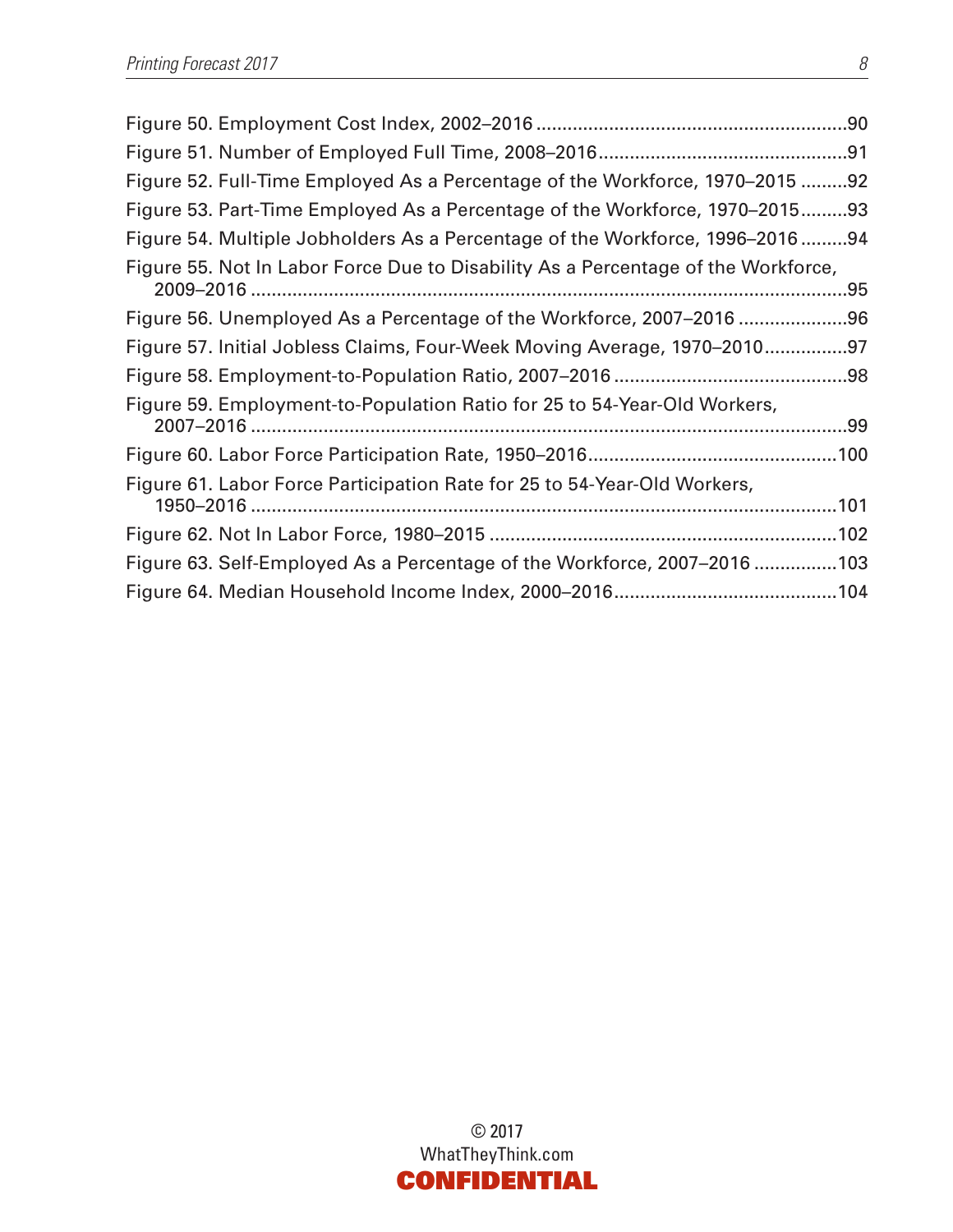## Table of Tables

| Table 1. In terms of your 2016 revenues, how do they compare to 2015?                                                                                             |
|-------------------------------------------------------------------------------------------------------------------------------------------------------------------|
| Table 2. How do you expect your 2017 revenues to compare to 2016?                                                                                                 |
| Table 3. In terms of your 2016 jobs/orders, how do they compare to 2015?                                                                                          |
| Table 4. How do you expect your 2017 jobs/orders to compare to 2016?                                                                                              |
| Table 5. In terms of your 2016 profitability, how did it compare to 2015?                                                                                         |
| Table 6. How do you expect your 2017 profitability to compare to 2016?                                                                                            |
| Table 7. 2016 vs. 2015 Average Percentage Change in Revenues, Orders, and Profits                                                                                 |
| Table 8. Expected 2017 vs. 2016 Average Percentage Change in Revenues, Orders,<br>and Profits Small, Medium, and Large Print Businesses, Fall 2016                |
| Table 9. In the next 12 months, which of the following will be your biggest<br>business challenges? Small, Medium, and Large Print Businesses, Fall 2016          |
| Table 10. In the next 12 months, which of the following represent your best new<br>business opportunities? Large, Medium, and Small Print Businesses, Fall 2016   |
| Table 11. Which of the following investment items have you budgeted for and plan<br>to acquire in the next 12 months? Small, Medium, and Large Print Businesses,  |
| Table 12. Do you plan to add any of the following capabilities in the next 12 months?<br>Small, Medium, and Large Print Businesses, Fall 2016 (multiple responses |
| Table 13. Which of the following events are you planning to attend in 2017? Small,<br>Medium, and Large Printers, Fall 2016 (multiple responses permitted) 44     |
|                                                                                                                                                                   |
|                                                                                                                                                                   |
|                                                                                                                                                                   |
|                                                                                                                                                                   |
| Table 18. Printing Shipments GDP Model Forecast Using Static Growth Rate119                                                                                       |
|                                                                                                                                                                   |
|                                                                                                                                                                   |

© 2017 WhatTheyThink.com CONFIDENTIAL